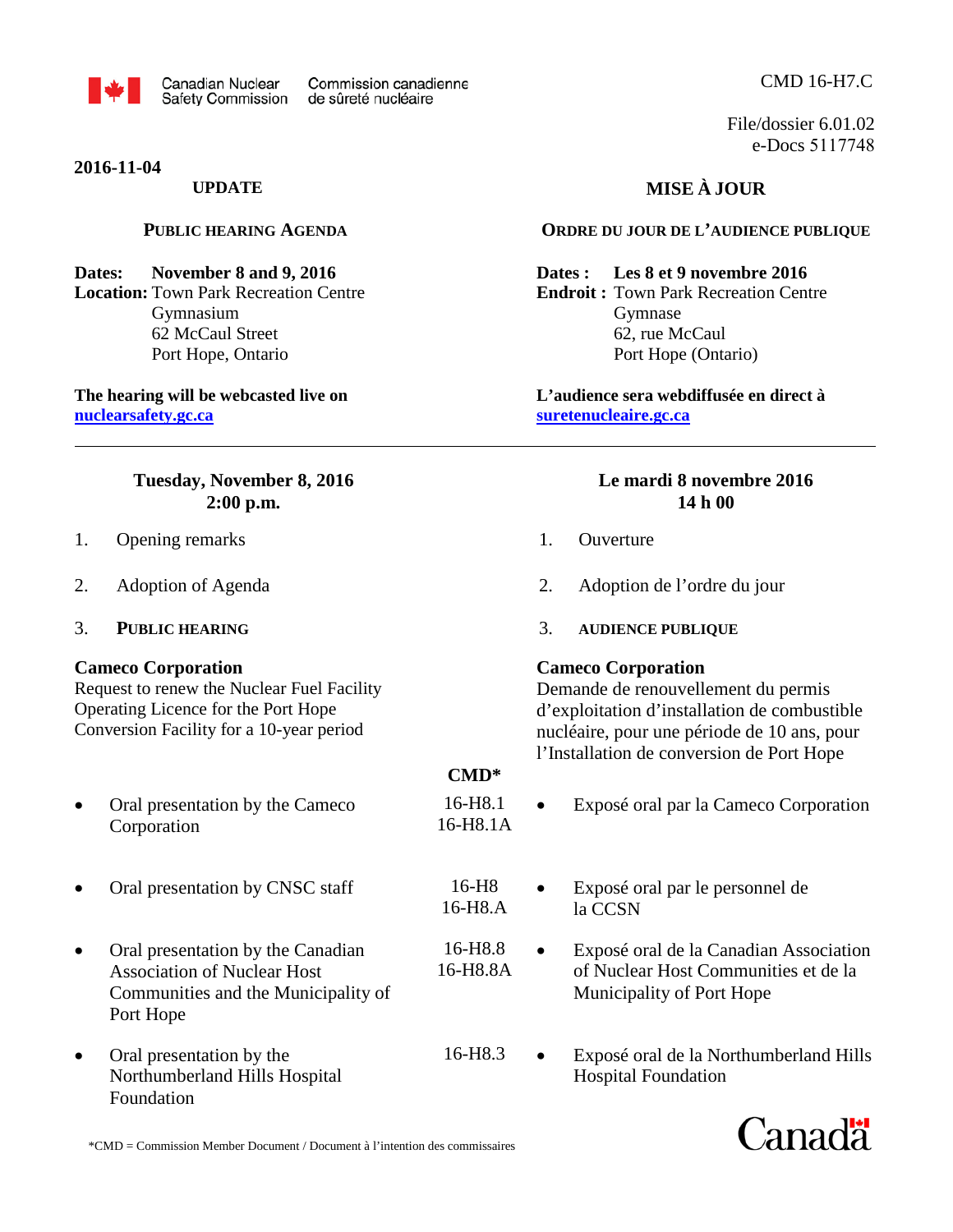|           | <b>END OF THE SESSION FOR</b><br><b>NOVEMBER 8, 2016</b><br>THE HEARING WILL RESUME AT 8:30 A.M. |                     |           | FIN DE LA SESSION POUR LE<br>8 NOVEMBRE 2016<br>L'AUDIENCE SE POURSUIVRA À 8 H 30 |
|-----------|--------------------------------------------------------------------------------------------------|---------------------|-----------|-----------------------------------------------------------------------------------|
| $\bullet$ | Oral presentation by Edward<br>McNamara                                                          | 16-H8.18            | $\bullet$ | Exposé oral d'Edward McNamara                                                     |
| $\bullet$ | Oral presentation by Colin Deans                                                                 | 16-H8.17            | $\bullet$ | Exposé oral de Colin Deans                                                        |
| $\bullet$ | Oral presentation by Michael Azugy                                                               | 16-H8.11            | $\bullet$ | Exposé oral de Michael Azugy                                                      |
| $\bullet$ | Oral presentation by the Canadian<br><b>Nuclear Laboratories</b>                                 | 16-H8.37            | $\bullet$ | Exposé oral des Laboratoires Nucléaires<br>Canadiens                              |
| $\bullet$ | Oral presentation by Robert Neville                                                              | 16-H <sub>8.2</sub> | $\bullet$ | Exposé oral de Robert Neville                                                     |
| $\bullet$ | Oral presentation by the Port Hope<br><b>Community Health Concerns</b><br>Committee              | 16-H8.41            | $\bullet$ | Exposé oral du Port Hope Community<br><b>Health Concerns Committee</b>            |
| $\bullet$ | Oral presentation by Hannibal Farola                                                             | 16-H <sub>8.4</sub> |           | Exposé oral d'Hannibal Farola                                                     |
|           |                                                                                                  |                     |           |                                                                                   |

**LE 9 NOVEMBRE 2016**

**THE HEARING WILL RESUME AT 8:30 A.M. ON NOVEMBER 9, 2016**

- 2 - CMD 16-H7.C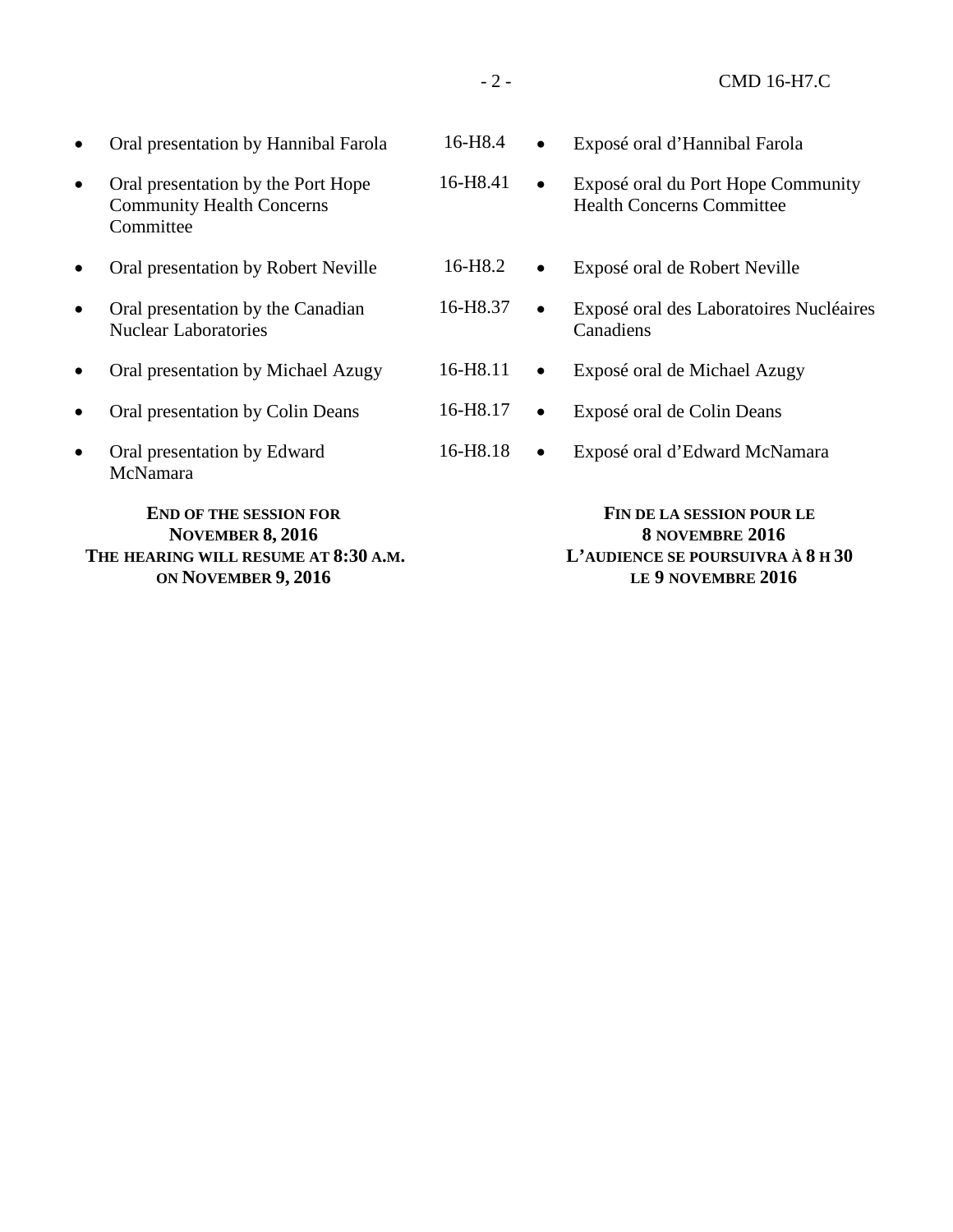|           | <b>Wednesday, November 9, 2016</b><br>8:30 a.m.                                        | <b>CMD</b>            |           | Le mercredi 9 novembre 2016<br>8 h 30                                               |
|-----------|----------------------------------------------------------------------------------------|-----------------------|-----------|-------------------------------------------------------------------------------------|
| $\bullet$ | Oral presentation by the United<br><b>Steelworkers</b>                                 | 16-H8.24              | $\bullet$ | Exposé oral de United Steelworkers                                                  |
| $\bullet$ | Oral presentation by the United<br>Steelworkers, Local 13173                           | 16-H8.26              | $\bullet$ | Exposé oral de United Steelworkers,<br><b>Local 13173</b>                           |
| $\bullet$ | Oral presentation by the Lake Ontario<br>Waterkeeper                                   | 16-H8.38              |           | Exposé oral du Lake Ontario<br>Waterkeeper                                          |
| $\bullet$ | Oral presentation by Tyler Patfield                                                    | 16-H8.25              | $\bullet$ | Exposé oral de Tyler Patfield                                                       |
| $\bullet$ | Oral presentation by Bruce Power                                                       | 16-H8.27              | $\bullet$ | Exposé oral de Bruce Power                                                          |
| $\bullet$ | Oral presentation by the Canadian<br><b>Coalition for Nuclear Responsibility</b>       | 16-H8.42              | $\bullet$ | Exposé oral du Regroupement pour la<br>surveillance nucléaire                       |
| $\bullet$ | Oral presentation by the Northern<br><b>Ontario School of Medicine</b>                 | 16-H8.22              |           | Exposé oral de l'École de médecine du<br>Nord de l'Ontario                          |
| $\bullet$ | Oral presentation by the Canadian<br><b>Nuclear Association</b>                        | 16-H8.34              |           | Exposé oral de l'Association nucléaire<br>canadienne                                |
| $\bullet$ | Oral presentation by the Town of<br>Cobourg                                            | 16-H8.16              | $\bullet$ | Exposé oral de la Ville de Cobourg                                                  |
| ٠         | Oral presentation by Anna Tilman                                                       | 16-H8.45<br>16-H8.45A |           | Exposé oral d'Anna Tilman                                                           |
| ٠         | Oral presentation by Terry Verrydt                                                     | 16-H8.20              |           | Exposé oral de Terry Verrydt                                                        |
|           | Oral presentation by the Mohawks of<br>the Bay of Quinte                               | 16-H8.29              |           | Exposé oral des Mohawks of the Bay of<br>Quinte                                     |
| $\bullet$ | Oral presentation by the Canadian<br><b>Nuclear Workers Council</b>                    | 16-H8.35              |           | Exposé oral du Conseil canadien des<br>travailleurs du nucléaire                    |
| $\bullet$ | Oral presentation by Dan Rudka                                                         | 16-H8.10              | $\bullet$ | Exposé oral de Dan Rudka                                                            |
| $\bullet$ | Oral presentation by North American<br>Young Generation in Nuclear -<br>Durham Chapter | 16-H8.43              | $\bullet$ | Exposé oral de la North American<br>Young Generation in Nuclear -<br>Durham Chapter |
| $\bullet$ | Oral presentation by the Restore the<br>Port Hope West Beach Committee                 | 16-H8.31<br>16-H8.31A |           | Exposé oral du Restore the Port Hope<br><b>West Beach Committee</b>                 |
| ٠         | Oral presentation by the Capital Theatre<br><b>Heritage Foundation</b>                 | 16-H8.21              |           | Exposé oral de la Capital Theatre<br><b>Heritage Foundation</b>                     |